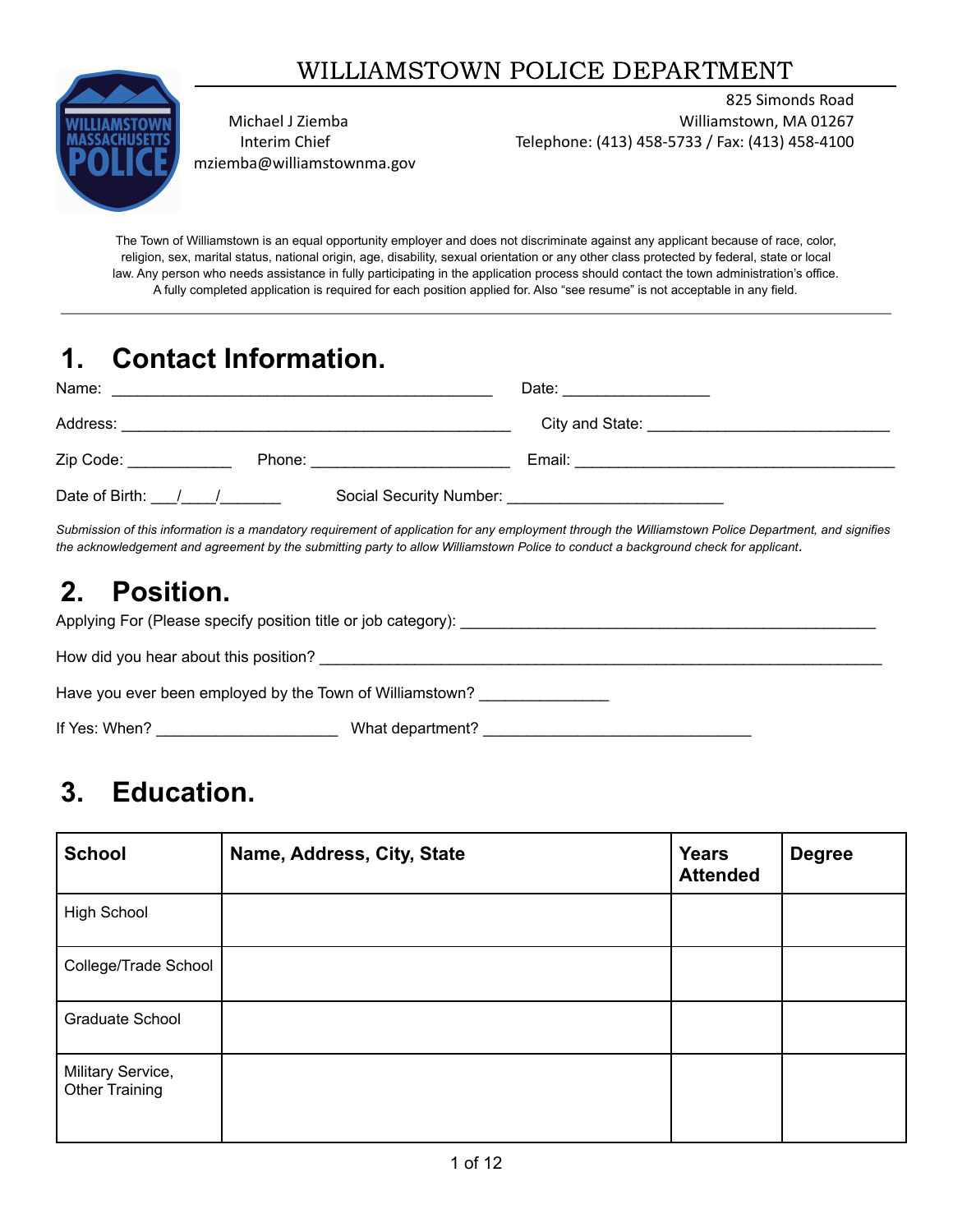| 4. Licenses. A valid license or ability to obtain one may be a requirement of the position. |  |                    |
|---------------------------------------------------------------------------------------------|--|--------------------|
| Do you have a valid driver's license (Class D)?                                             |  | Yes No Expiration: |
| Do you have a License to Carry/Firearms Identification Card? Yes _____ No _____ Expiration: |  |                    |
| What other valid licenses or certificates do you possess (job related)?                     |  |                    |
|                                                                                             |  |                    |
|                                                                                             |  |                    |

*Attach an additional sheet if necessary.*

# **5. Special Skills.**

Please List any other Skills or abilities you feel are relevant: \_\_\_\_\_\_\_\_\_\_\_\_\_\_\_\_\_\_\_\_\_\_\_\_\_\_\_\_\_\_\_\_\_\_\_\_\_\_\_\_\_\_\_\_\_\_\_\_\_

# **6. Employment History.** (*<sup>A</sup> minimum of three is required.)*

Please account for the last 4 positions you have held. Start with your present or most recent employer. You may include military service and any verifiable work performed as an intern or volunteer.

 $\_$  ,  $\_$  ,  $\_$  ,  $\_$  ,  $\_$  ,  $\_$  ,  $\_$  ,  $\_$  ,  $\_$  ,  $\_$  ,  $\_$  ,  $\_$  ,  $\_$  ,  $\_$  ,  $\_$  ,  $\_$  ,  $\_$  ,  $\_$  ,  $\_$  ,  $\_$  ,  $\_$  ,  $\_$  ,  $\_$  ,  $\_$  ,  $\_$  ,  $\_$  ,  $\_$  ,  $\_$  ,  $\_$  ,  $\_$  ,  $\_$  ,  $\_$  ,  $\_$  ,  $\_$  ,  $\_$  ,  $\_$  ,  $\_$  ,

 $\_$  ,  $\_$  ,  $\_$  ,  $\_$  ,  $\_$  ,  $\_$  ,  $\_$  ,  $\_$  ,  $\_$  ,  $\_$  ,  $\_$  ,  $\_$  ,  $\_$  ,  $\_$  ,  $\_$  ,  $\_$  ,  $\_$  ,  $\_$  ,  $\_$  ,  $\_$  ,  $\_$  ,  $\_$  ,  $\_$  ,  $\_$  ,  $\_$  ,  $\_$  ,  $\_$  ,  $\_$  ,  $\_$  ,  $\_$  ,  $\_$  ,  $\_$  ,  $\_$  ,  $\_$  ,  $\_$  ,  $\_$  ,  $\_$  ,

 $\_$  ,  $\_$  ,  $\_$  ,  $\_$  ,  $\_$  ,  $\_$  ,  $\_$  ,  $\_$  ,  $\_$  ,  $\_$  ,  $\_$  ,  $\_$  ,  $\_$  ,  $\_$  ,  $\_$  ,  $\_$  ,  $\_$  ,  $\_$  ,  $\_$  ,  $\_$  ,  $\_$  ,  $\_$  ,  $\_$  ,  $\_$  ,  $\_$  ,  $\_$  ,  $\_$  ,  $\_$  ,  $\_$  ,  $\_$  ,  $\_$  ,  $\_$  ,  $\_$  ,  $\_$  ,  $\_$  ,  $\_$  ,  $\_$  ,

The Town of Williamstown (  $\Box$ ) may / (  $\Box$ ) may not contact my present employer.

| Address      |
|--------------|
| <b>Title</b> |
| Dates Worked |
|              |
|              |

 $\_$  ,  $\_$  ,  $\_$  ,  $\_$  ,  $\_$  ,  $\_$  ,  $\_$  ,  $\_$  ,  $\_$  ,  $\_$  ,  $\_$  ,  $\_$  ,  $\_$  ,  $\_$  ,  $\_$  ,  $\_$  ,  $\_$  ,  $\_$  ,  $\_$  ,  $\_$  ,  $\_$  ,  $\_$  ,  $\_$  ,  $\_$  ,  $\_$  ,  $\_$  ,  $\_$  ,  $\_$  ,  $\_$  ,  $\_$  ,  $\_$  ,  $\_$  ,  $\_$  ,  $\_$  ,  $\_$  ,  $\_$  ,  $\_$  ,

 $\_$  ,  $\_$  ,  $\_$  ,  $\_$  ,  $\_$  ,  $\_$  ,  $\_$  ,  $\_$  ,  $\_$  ,  $\_$  ,  $\_$  ,  $\_$  ,  $\_$  ,  $\_$  ,  $\_$  ,  $\_$  ,  $\_$  ,  $\_$  ,  $\_$  ,  $\_$  ,  $\_$  ,  $\_$  ,  $\_$  ,  $\_$  ,  $\_$  ,  $\_$  ,  $\_$  ,  $\_$  ,  $\_$  ,  $\_$  ,  $\_$  ,  $\_$  ,  $\_$  ,  $\_$  ,  $\_$  ,  $\_$  ,  $\_$  ,

Description of Primary Duties: \_\_\_\_\_\_\_\_\_\_\_\_\_\_\_\_\_\_\_\_\_\_\_\_\_\_\_\_\_\_\_\_\_\_\_\_\_\_\_\_\_\_\_\_\_\_\_\_\_\_\_\_\_\_\_\_\_\_\_\_\_\_\_\_\_\_\_\_\_\_\_\_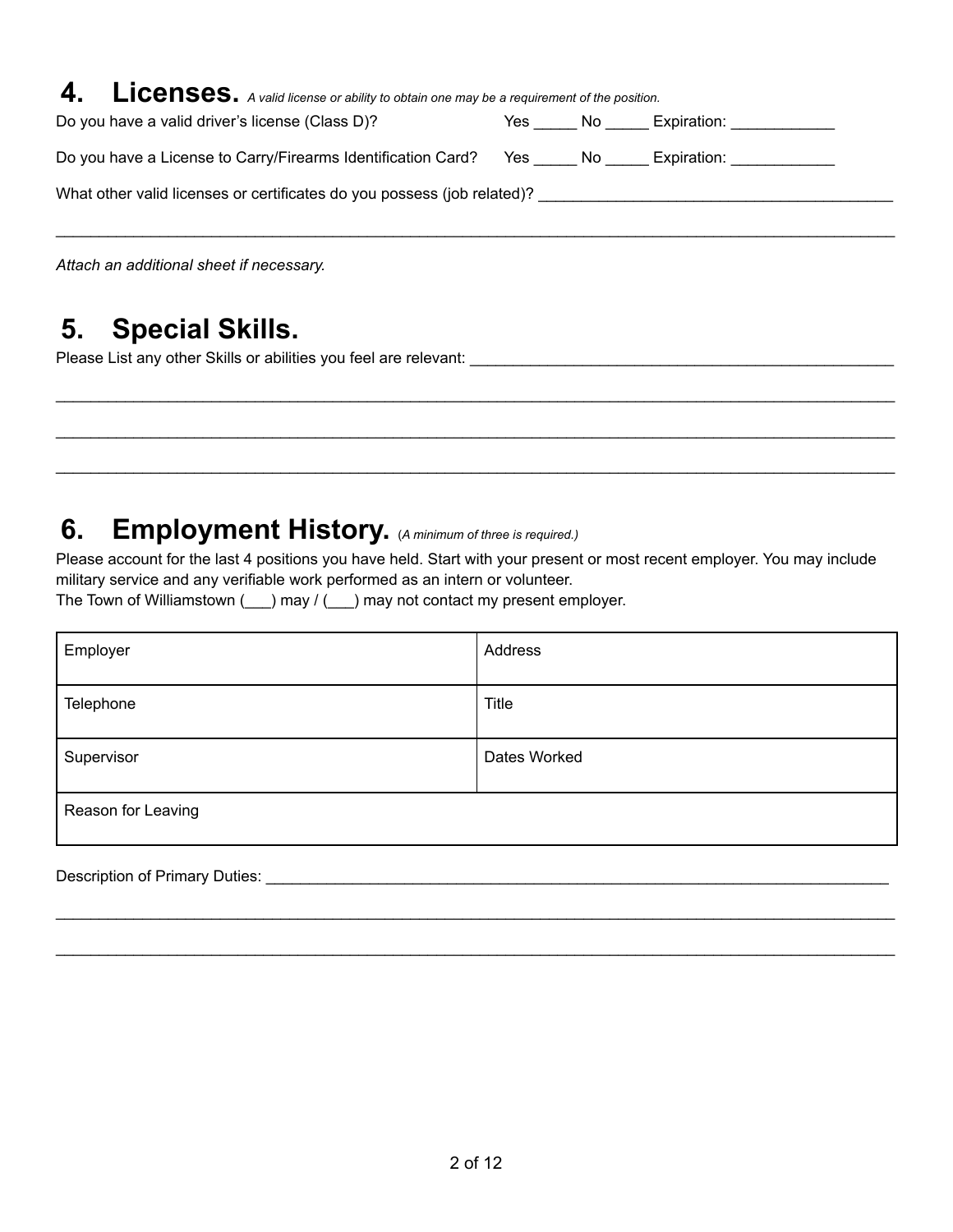| Employer           | Address      |
|--------------------|--------------|
| Telephone          | Title        |
| Supervisor         | Dates Worked |
| Reason for Leaving |              |

| Employer           | Address      |
|--------------------|--------------|
| Telephone          | Title        |
| Supervisor         | Dates Worked |
| Reason for Leaving |              |

## 

| Employer           | Address      |
|--------------------|--------------|
| Telephone          | Title        |
| Supervisor         | Dates Worked |
| Reason for Leaving |              |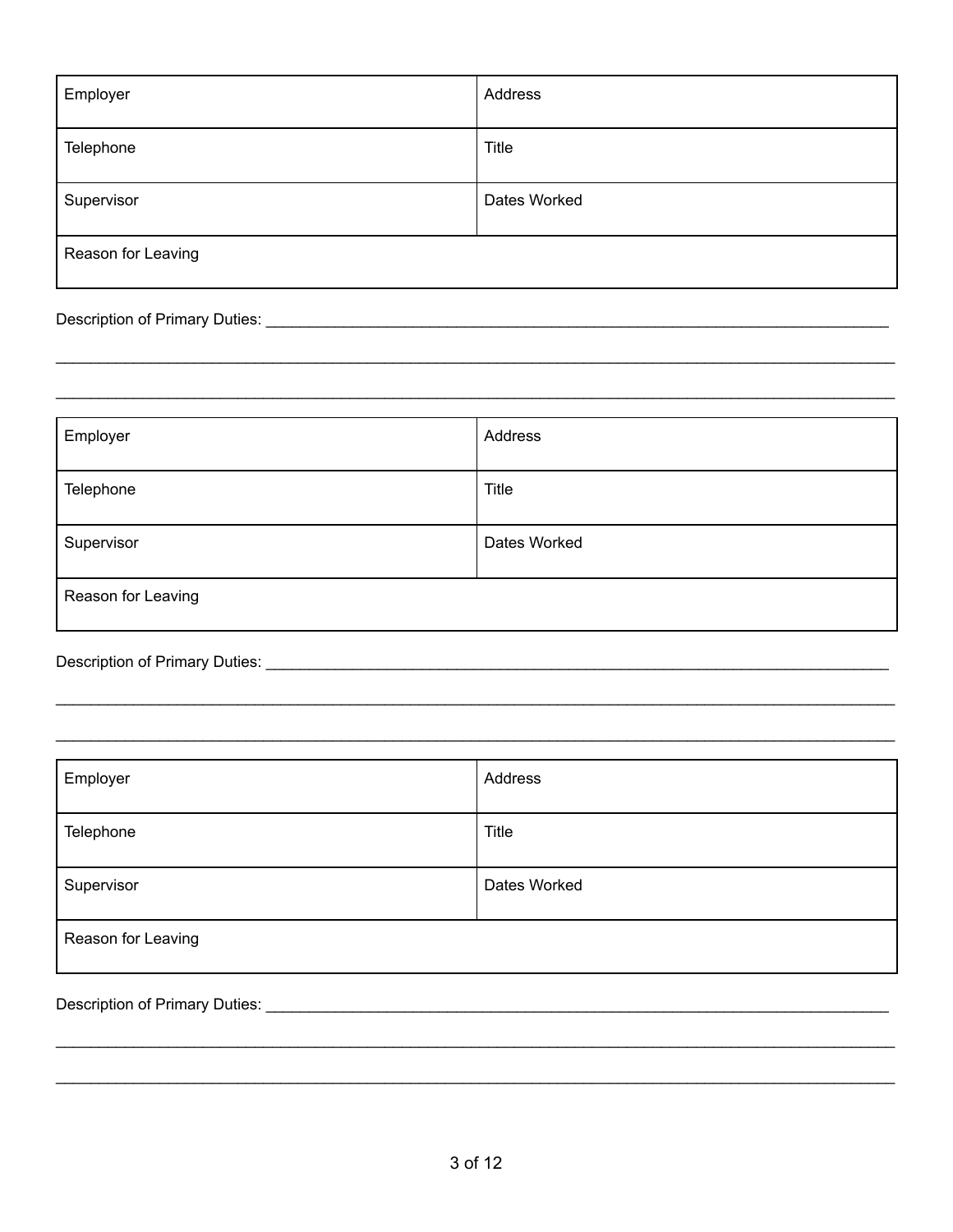# **7. Professional References.** (*<sup>A</sup> minimum of three references is required.)*

| Name | Address | Phone | Relationship |
|------|---------|-------|--------------|
| Name | Address | Phone | Relationship |
| Name | Address | Phone | Relationship |
| Name | Address | Phone | Relationship |

# **8. Additional Information.**

A resume and additional sheets may be submitted along with this application, however all fields must be completed before the application will be reviewed. Additional requirements may be included as a condition of employment depending on the position and will be discussed during the interview process. These may include a medical exam or information required, pre-employment drug testing, and background checks.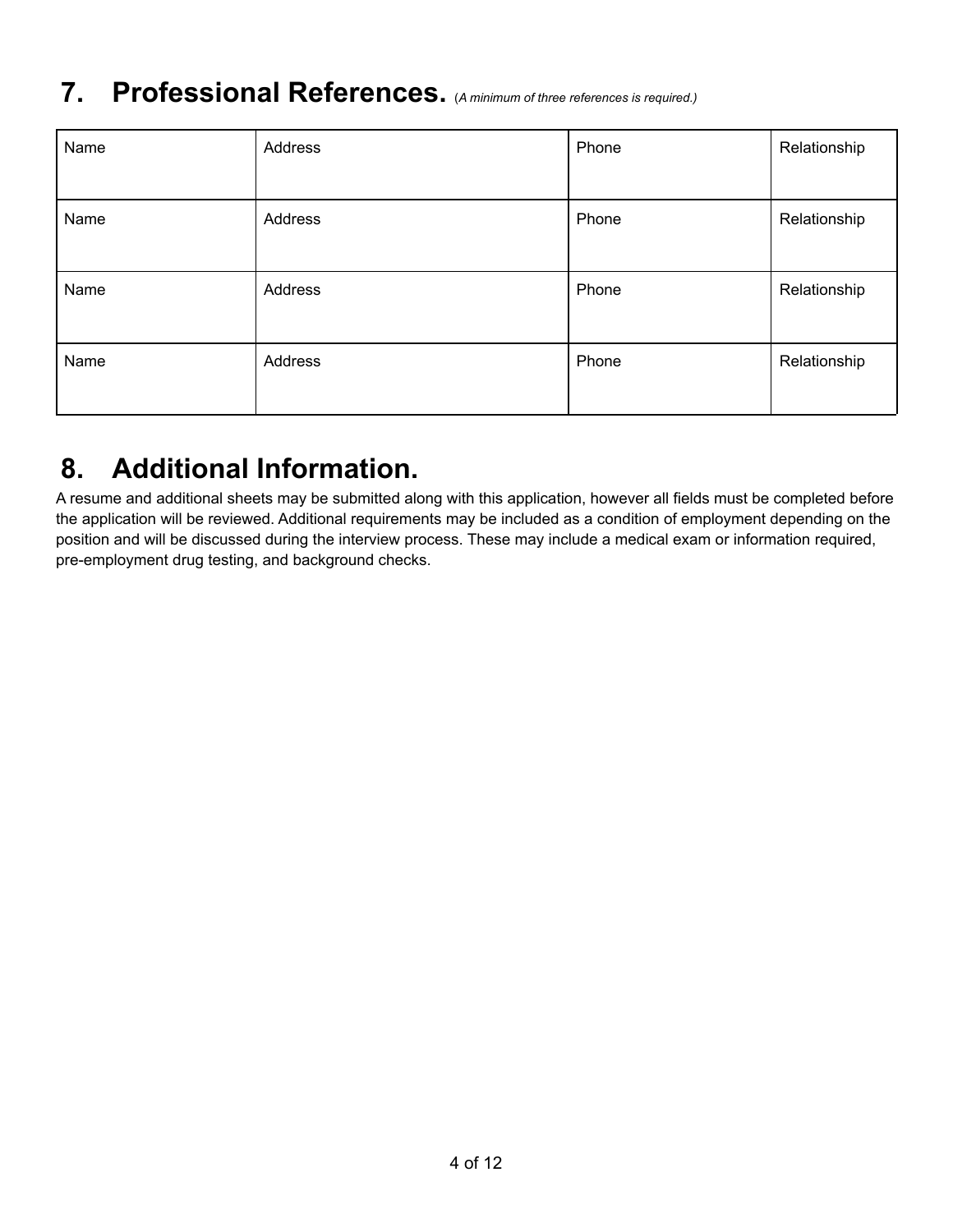## **9.** Signature. Please read before signing.

**NOTE:** If you have any questions regarding the following statement, please ask the Chief of Police before signing.

I understand that receipt of this application, and the granting of an interview (if any), does not imply that I will be employed.

I hereby affirm that the information provided by me on this application (and accompanying résumé, if any) is true and complete, and I understand that any false information or material omission of fact may disqualify me from further consideration for employment and may be considered justification for dismissal at a later date.

I acknowledge and understand that any offer of employment is conditioned upon satisfactory results of thorough background investigation, including but not limited to reference verification, pre-employment physical and medical examinations, and criminal history check. I further acknowledge and understand that if hired, state law requires that I have successfully completed all applicable trainings, which may include the police academy training program approved by the state, and that I will be required to maintain valid certification from the Commonwealth of Massachusetts under Chapter 253 of the Acts of 2020 and any regulations promulgated thereunder.

I authorize all persons, schools, current employer (if applicable) and previous employers and organizations named in this application (and accompanying résumé, if any) to provide the Town of Williamstown with any relevant information which may be required to arrive at an employment decision, and I voluntarily release such persons, schools, employers and organizations from all liability for providing such information. I release the Town of Williamstown against any liability which might result from requesting such information.

#### My Signature certifies that I have read and agree with the above statements and all statements within this *application for Employment with the Williamstown Police Department.*

Applicant Signature: \_\_\_\_\_\_\_\_\_\_\_\_\_\_\_\_\_\_\_\_\_\_\_\_\_\_\_\_\_\_\_\_\_\_\_\_\_\_\_\_\_\_\_\_\_\_\_\_\_\_\_\_\_\_\_\_\_\_

Applicant Name (print):  $\blacksquare$ 

Date: \_\_\_\_\_\_\_\_\_\_\_\_\_\_\_\_\_\_\_\_\_

*Office Use Only:*

*Date Rcvd: \_\_\_\_\_\_\_\_\_\_*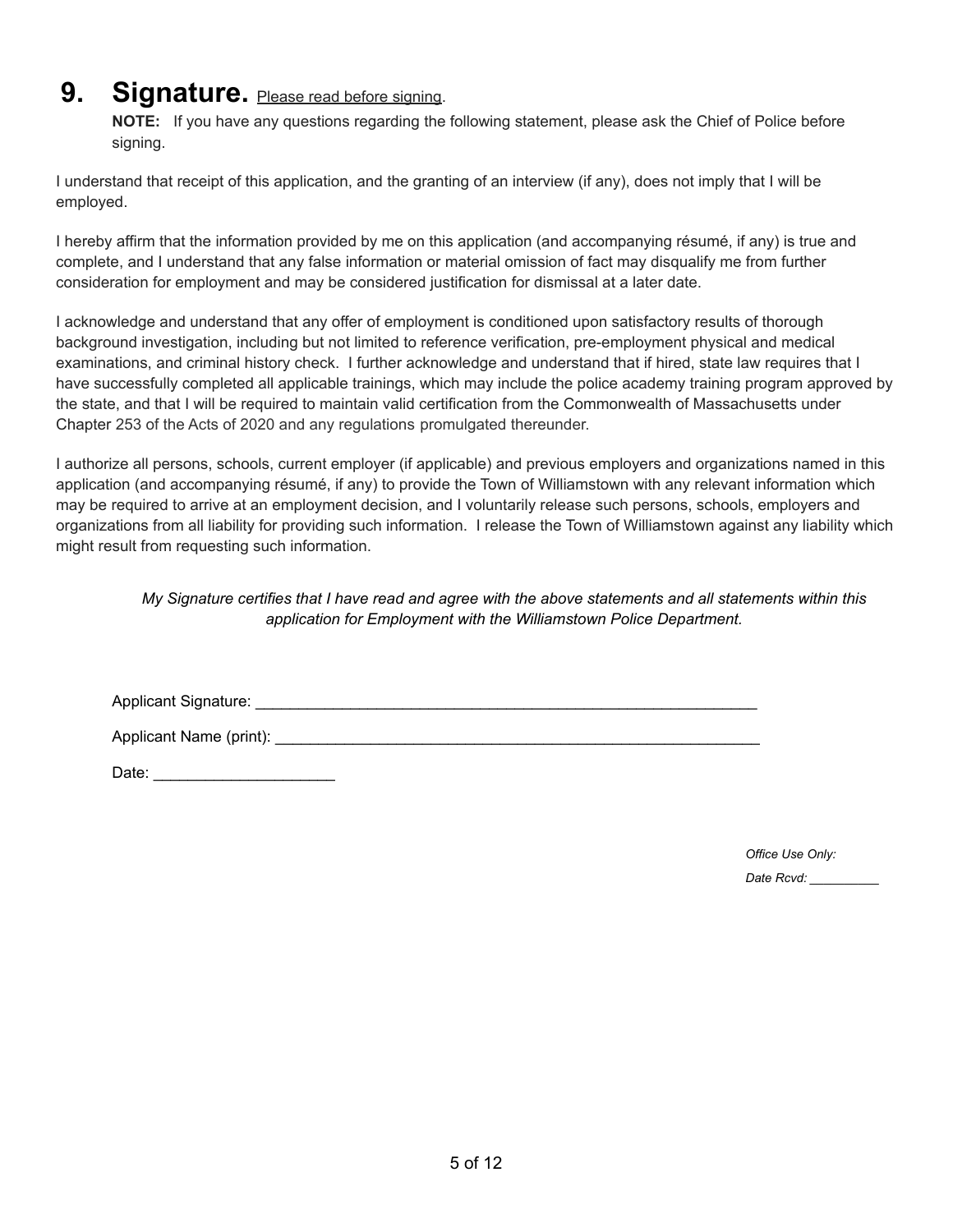## **ATTENTION:**

## **THE REST OF THIS PACKET APPLIES ONLY TO OFFICER CANDIDATES.**

The Post Commission (POST-C) has compiled a list of documents required to be filed with and reviewed by the commission for the purpose of certifying newly hired candidates as law enforcement officers in Massachusetts. A newly hired candidate is defined by POST-C as an individual who is attending or is scheduled to attend an MPTC or MPTC authorized basic training academy or recruit training troop with the expectation that the candidate will complete requisite training. The certification issued by POST-C to graduates of the academy authorizes those individuals who meet the statutory requirements set forth in M.G.L Chapter 115 Section 6E to be employed and work as police officers in the Commonwealth.

#### **Peace Officer Standards and Training Commission**

#### **Questions and Instructions for Law Enforcement Officer Applications**

#### **I. Instructions**

#### **A. Instructions for Applicant**

Thank you for your interest in serving the People of Massachusetts as a law enforcement officer. Your desire to devote yourself to keeping our communities safe is commendable. In light of the importance of the role of peace officer, the responsibility that it entails, and the benefits of ensuring public confidence in law enforcement, your candidacy will be evaluated carefully. To facilitate a thorough evaluation process, you are asked to complete this application. Please note that affirmative responses to the questions below will not necessarily disqualify you from serving as an officer. The Agency to which you are applying is encouraged to discuss any such affirmative response with you, to consider the severity of the circumstances and the length of time that has passed since the occurrence of any event that you identify, and to base any determination of your character and fitness for employment on the totality of the information that it obtains. If a particular question is not applicable to you, write "N/A" in the space below the question. If you have a good faith belief that you cannot answer a question completely and accurately without waiving a privilege, protection, or right recognized by law, you may state that belief in lieu of answering. However, it is important that any answer you provide is complete and accurate. If you intentionally make any false statements, or intentionally omit any pertinent information other than as provided above, your application will need to be disqualified and, if you have been certified as a law enforcement officer, the matter will need to be reported to the POST Commission and considered a complaint subject to investigation and possible sanction by the Commission.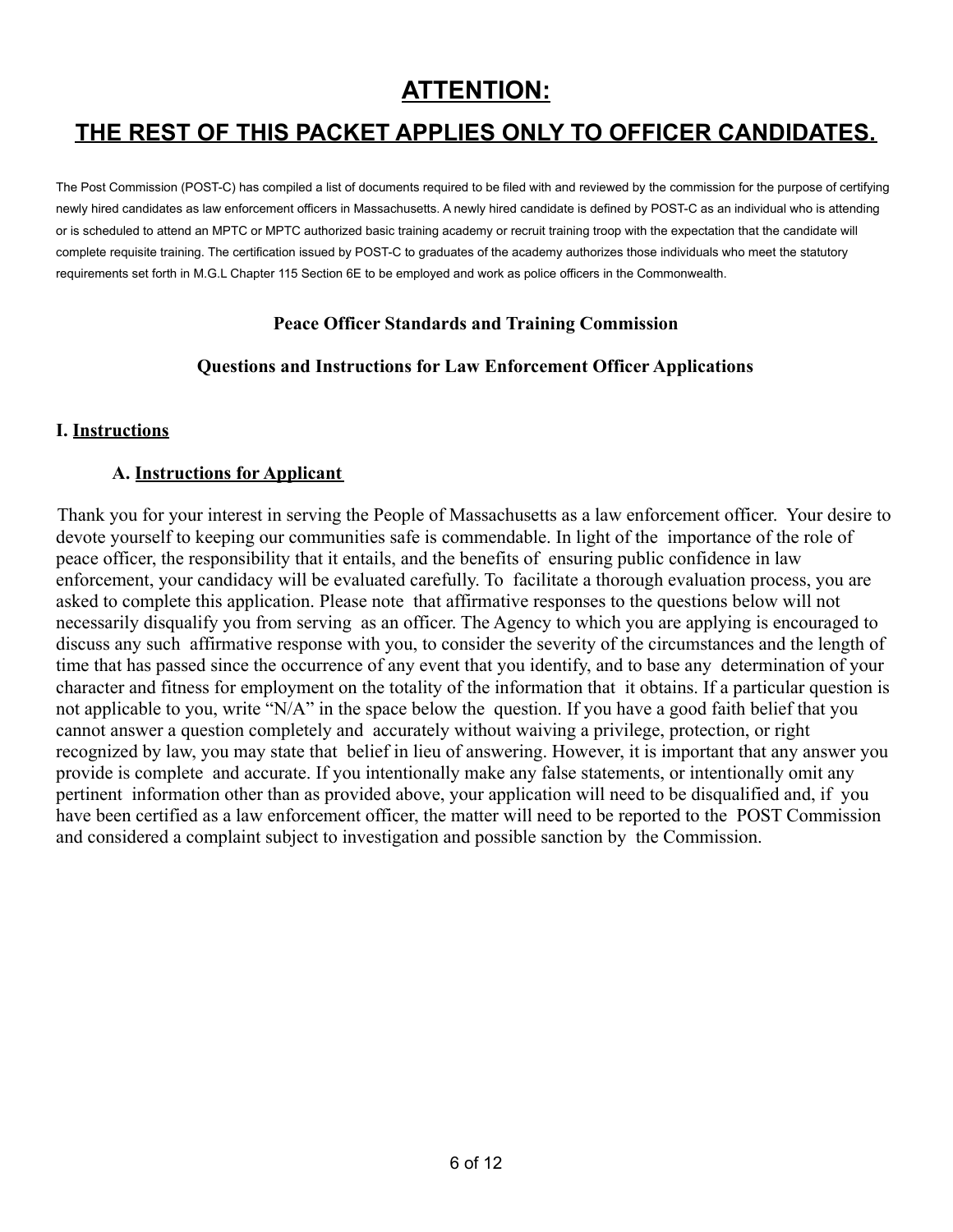### **II. Questions**

### **A. Education and Employment**

- 1. Were you ever expelled from, or asked to terminate your enrollment at, a school based on disciplinary issues? If so, please provide details as to each such event.
- 2. Have you ever been expelled, been released, been dismissed, or resigned from a law enforcement academy or law enforcement training course in any jurisdiction, for any reason other than an injury? If yes, please provide the details, including the jurisdiction and your dates of attendance, as to each such occurrence.
- 3. Have you ever applied to any other law enforcement or corrections agency? If so, were you offered the position for which you applied? If you were not offered the position, what was the reason, if you know? Please provide the requested information as to each such application.
- 4. If you have been previously employed in a law enforcement capacity in any jurisdiction other than Massachusetts, please provide the full employment and disciplinary file.
- 5. Have you ever been subjected to disciplinary action in connection with any employment? If yes, please give details as to each such incident.
- 6. Have you ever been found by an employer to have engaged in harassment or by a school to have violated a Title IX policy (that is, one that prohibits sex-based discrimination in any school or other education program that receives federal funds)? If so, please provide details as to each such occurrence.
- 7. In any other prior employment or employer/employee setting, have you ever been found to have violated M.G.L. c. 151B: Unlawful discrimination because of race, color, religious creed, national origin, ancestry or sex?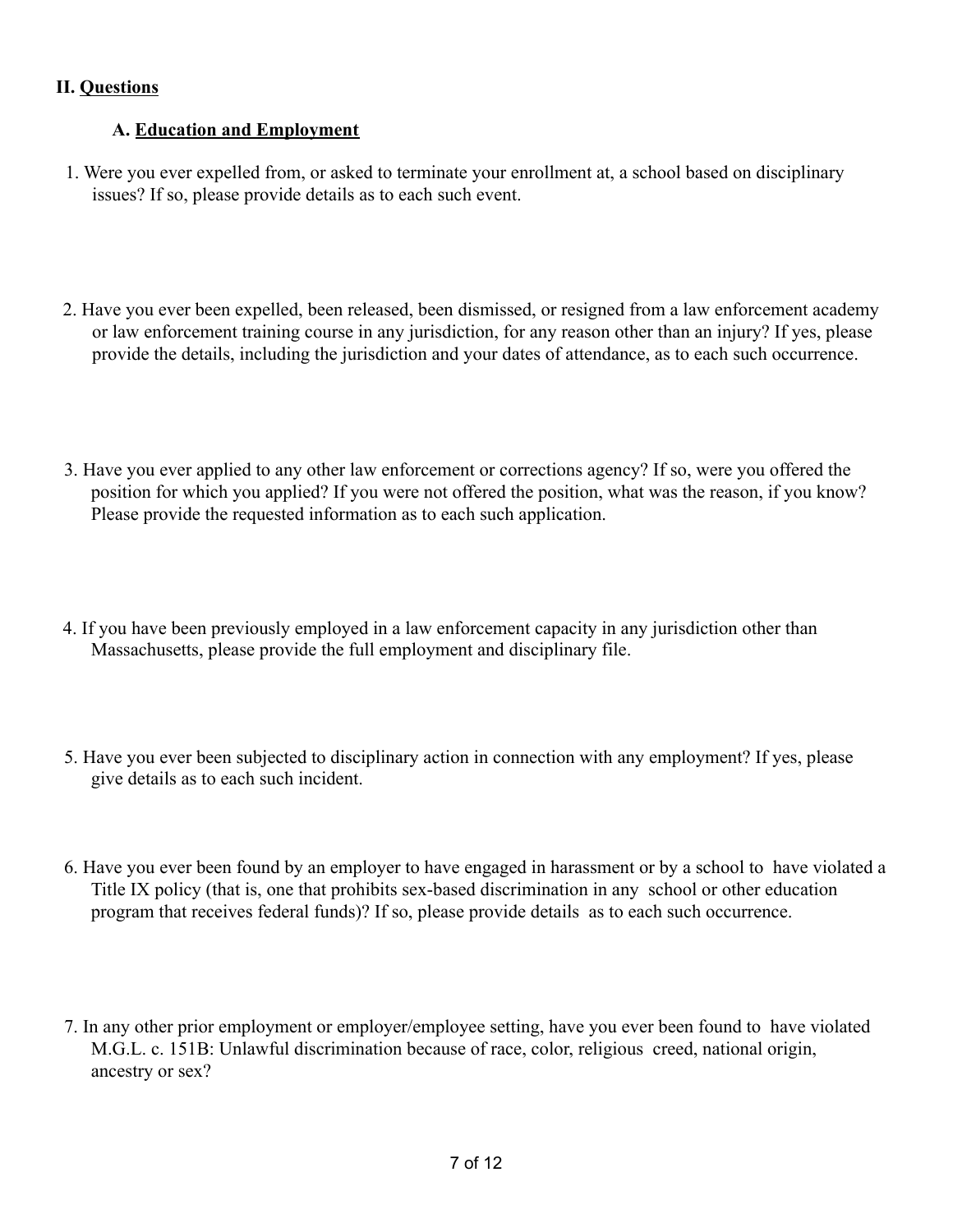- 8. Have you ever been dismissed or asked to resign from any employment? Have you ever been dismissed from, or not re-appointed to, a position in law enforcement? If the answer to either question is yes, please provide details as to each such instance.
- 9. Have you ever served in the armed forces? If so, please give the details of your service. Was your discharge anything other than honorable? If so, please explain.

## **B. Regulatory Matters**

- 10. Have you received more than three traffic citations in the last three years? If yes, please give the details, date, and location of each citation.
- 11. Has your license to drive ever been suspended or revoked? Have you ever had an occupational license suspended or revoked? If either answer is yes, please provide details for each such suspension or revocation.
- 12. Have you ever been charged with a violation of M.G.L. c. 90 § 24, which concerns driving while under the influence of drugs or alcohol? If yes, please give the details, date, and court where the action was initiated.
- 13. Have you ever been found delinquent in paying child support? If so, please provide details regarding each such instance.
- 14. Are you current in all tax payments? This includes federal and state taxes as well as property and excise taxes. (Note: if you are subject to and in compliance with a payment plan established by the federal or state government, you may answer "yes" to this question.) If no, please explain.
- 15. Have you ever declared bankruptcy? If the answer is yes, please provide the timeframe and details, as well as the court, as to each such occurrence.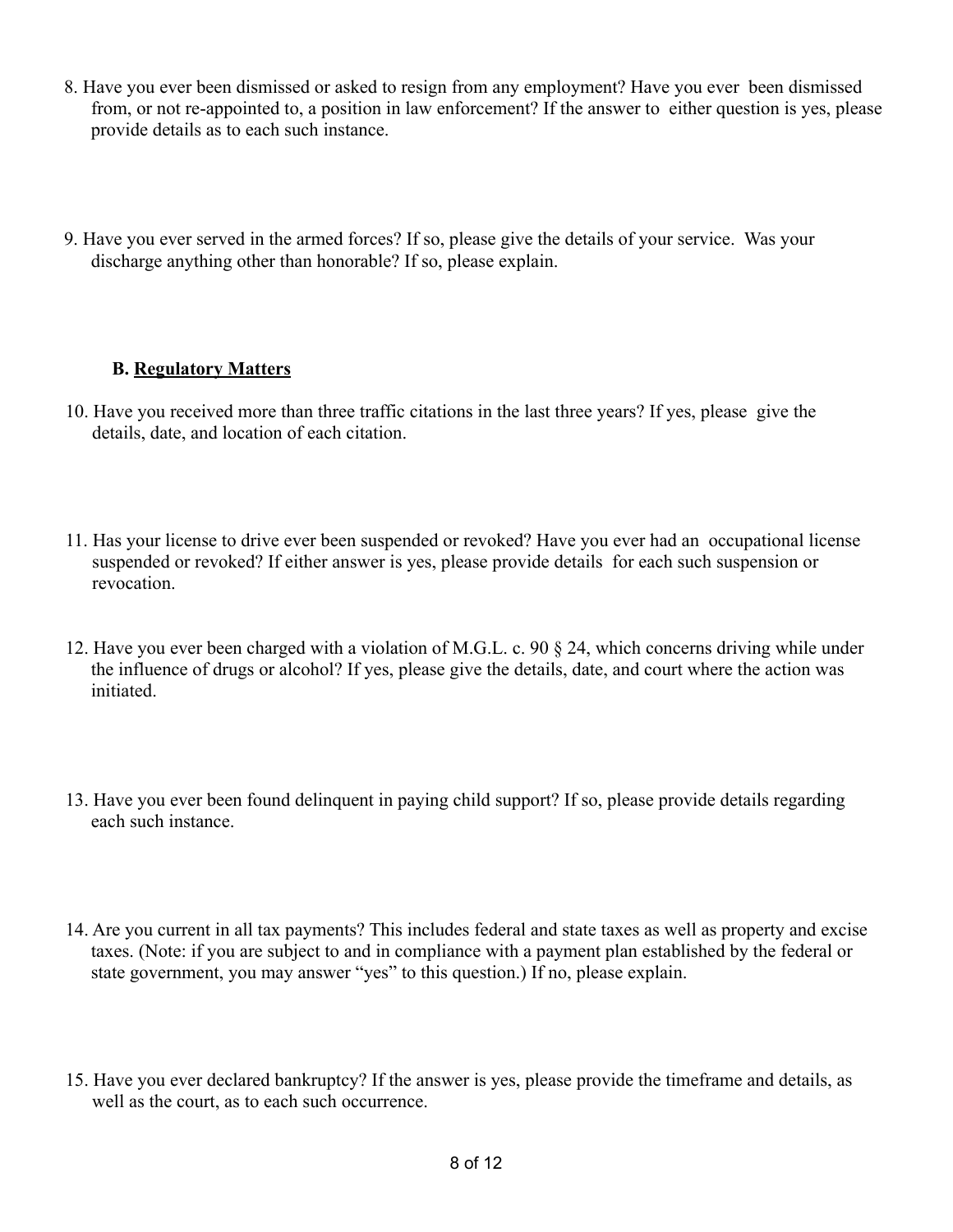16. Have you ever received a license or permit to possess or carry a firearm, of any type? If so, for each such license or permit, please indicate the issuing jurisdiction or official; indicate whether any such license or permit has ever been revoked or suspended; and if it has been revoked or suspended, provide details.

## **C. Other Legal Matters**

- 17. Have the police ever been called to your current residence or any former residence of yours, while you were a resident or occupant therein, based on a complaint about your conduct? If so, please give the address of each residence and the date of each occurrence.
- 18. Have you ever been arrested or been the subject of a criminal complaint as an adult or as a juvenile? If so, please indicate the disposition of each case, including any dismissal or other disposition not resulting in a conviction.
- 19. Have you ever been involved in a civil suit in which it was alleged that you acted violently or abusively towards another person? If so, please provide details as to each such suit.
- 20. Has a report pursuant to M.G.L. c. 119, § 51A, regarding suspected abuse or neglect of a child in your household ever been filed by a mandated reporter? If so, please give the date and circumstances of each such report.
- 21. Have you ever been the subject of a restraining order or any other court order that restricted, or imposed consequences based on, your conduct? Have you ever been found in violation of either? If so, please give the details regarding each order, including the timeframe in which it was issued and the identity of the court that issued it.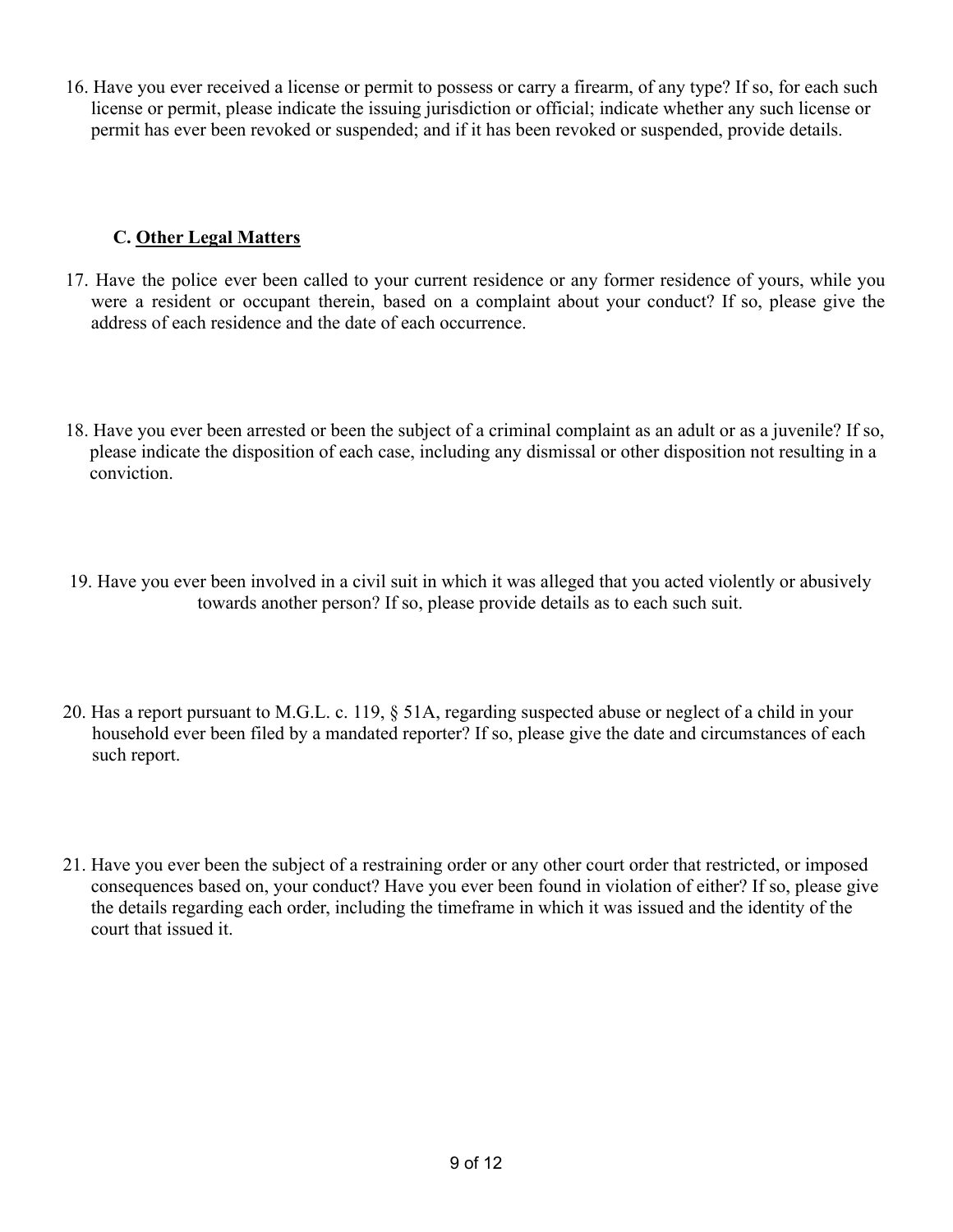### **D. Social Media and Affiliations**

- 22. Please list every social media network as to which you have ever maintained an account, and every name by which you have identified yourself in using each network.
- 23. In the last five years, have you ever sent or displayed a public communication on social media that you believe could be perceived as biased against anyone based on their actual or perceived race, ethnicity, sex, gender identity, sexual orientation, religion, mental or physical disability, immigration status, or socioeconomic or professional level, provided you were at least 18 years old at the time? If yes, please provide each such public communication, and details. For these purposes, "communications" include, without limitation, posts, comments, and messages; and "public" communications are those that were made available to three or more people other than you.
- 24. Have you ever been flagged or restricted by a social media network for comments you made that violated the policies of the social media network? Have you had comment or posts removed from any network?
- 25. Do you currently belong, or have you ever belonged, to any organization that, at the time you belonged, unlawfully discriminated (including by limiting membership) on the basis of actual or perceived race, ethnicity, sex, gender identity, sexual orientation, religion, mental or physical disability, immigration status, or socioeconomic or professional level? If so, please provide details regarding each such organization.

#### **E. Substance Use and Other Conduct**

- 26. Do you consume alcohol? Do you use cannabis recreationally? If yes, please describe the frequency and amount of your consumption.
- 27. Have you ever tested positive for illegal drugs? If so, please state when and for what substances.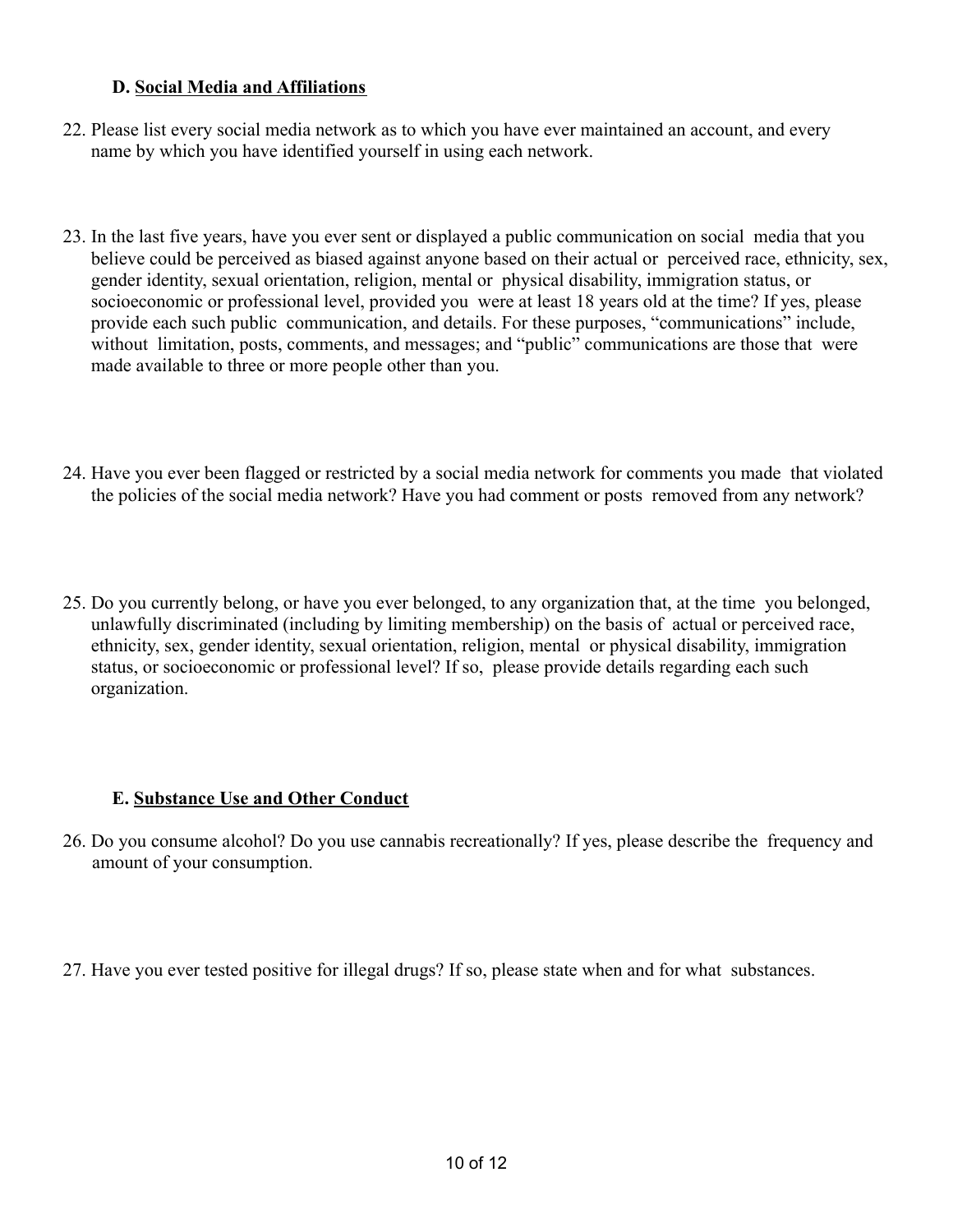- 28. Have you been involved in a physical altercation with any other person within the last five years? If yes, please provide details as to each such altercation.
- 29. Thinking broadly, do you have any knowledge or information, in addition to that specifically addressed in the preceding questions, which is or which may be relevant, directly or indirectly, to your eligibility or fitness to be appointed as a law enforcement officer with this law enforcement Agency? This would include, but is not limited to, knowledge or information concerning your character, temperament, habits, employment, education, criminal records, traffic violations, residence, or otherwise.

### **III. Candidate Affirmation**

I hereby swear or affirm under penalties of perjury that the information provided within my application is true and complete.

| Signature:    |  |
|---------------|--|
| Printed Name: |  |
| Date:         |  |